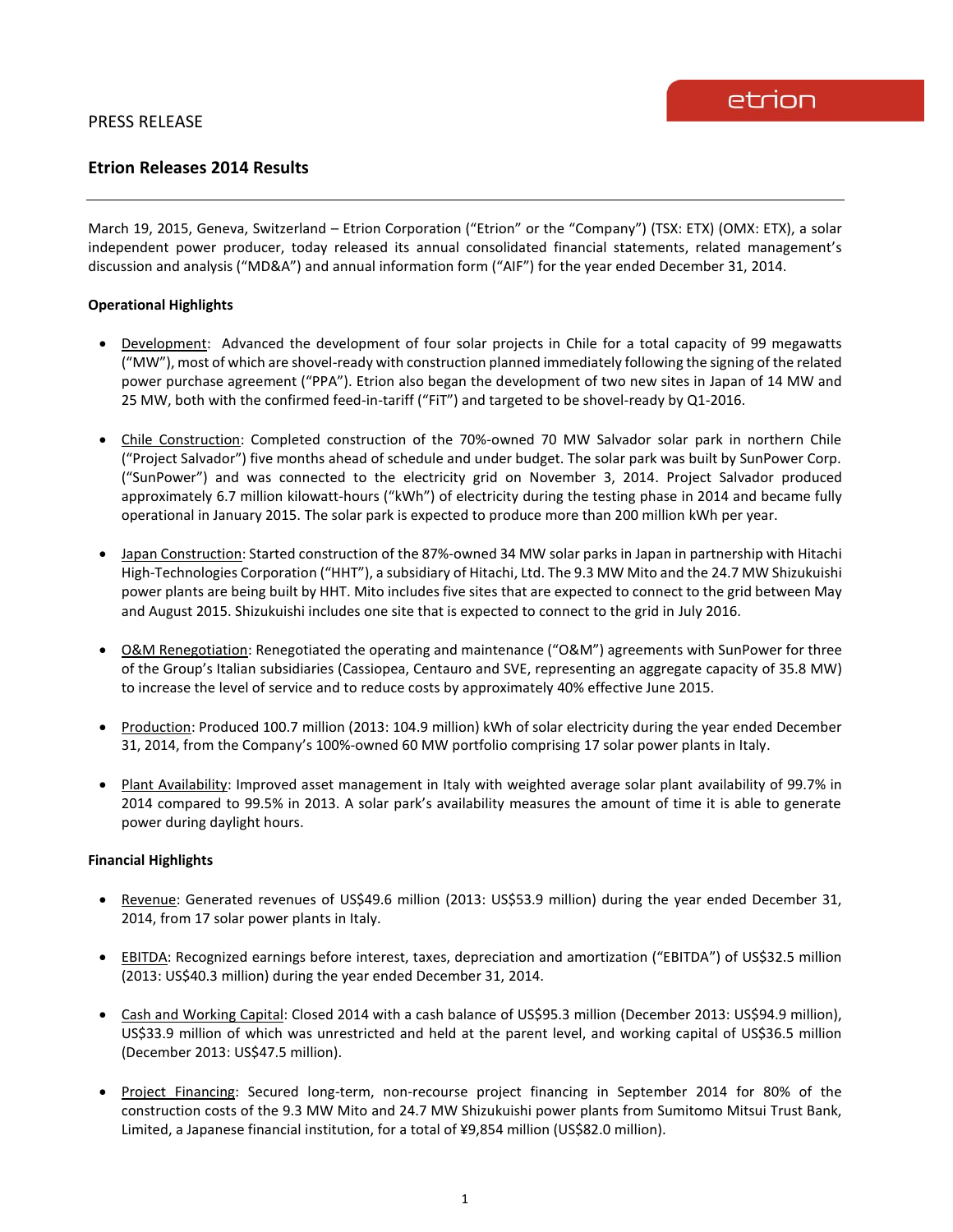- Equity Financing: Completed an equity financing in January 2014 through a private placement of 124,633,571 common shares issued at SEK 4.15 (approximately CAD\$0.70) per share for gross proceeds of SEK 517,229,320 (approximately US\$80.0 million).
- Bond Refinancing: Completed a bond issue in April 2014 of €80 million in senior secured bonds in the Norwegian bond market at 8.0% annual interest with a 5-year maturity, a portion of which was used to redeem the previouslyissued €60 million of corporate bonds.

# **Management Comments**

Marco A. Northland, the Company's Chief Executive Officer, commented, "2014 was another transformational year for Etrion as we reached several milestones in Chile and Japan. Etrion today has 130 MW of solar parks operational in Italy and Chile plus 34 MW under construction in Japan. We have advanced-stage solar development projects in both Chile and Japan where we expect to begin construction before year-end, and we continue to review new markets for expansion. We are increasing our annual energy production from approximately 100 million kWh in 2014 to nearly 300 million kWh in 2015."

#### **Results**

During 2014, Etrion reported a net loss of US\$16.5 million (loss per share of US\$0.05) compared to a net loss of US\$10.3 million (loss per share of US\$0.05) during 2013. Despite negative consolidated net results, primarily attributable to financing costs, the Company reported gross profit of US\$25.8 million (2013: US\$25.4 million) and generated adjusted operating cash flow of US\$31.5 million (2013: US\$37.3 million).

The net results for 2014 were mainly impacted by lower solar irradiation and a decrease in the spot market price in Italy compared to 2013. In addition, the net results for 2014 were impacted by non-recurring operating and general and administrative expenses of US\$0.8 million, as well as finance costs of US\$1.0 million associated with the early redemption of the previously outstanding €60 million of corporate bonds.

# **Earnings Call**

A conference call/webcast to present the Company's fourth quarter and full year 2014 results will be held on Thursday, March 19, 2015, at 11:00 a.m. Eastern Daylight Time (EDT) / 4:00 p.m. Central European Time (CET).

Dial-in details: North America: +1-647-788-4919 / Toll Free: +1-877-291-4570 / Sweden Toll Free: 02-079-4343

Webcast: http://www.investorcalendar.com/IC/CEPage.asp?ID=173520

In addition, the conference call presentation and the Company's 2014 consolidated financial statements and related documents will be available on the Company's website at www.etrion.com.

A replay of the telephone conference will be available until April 19, 2015.

Replay dial-in details: North America: +1-416-621-4642 / Toll Free: +1-800-585-8367 Pass code for replay: 61910766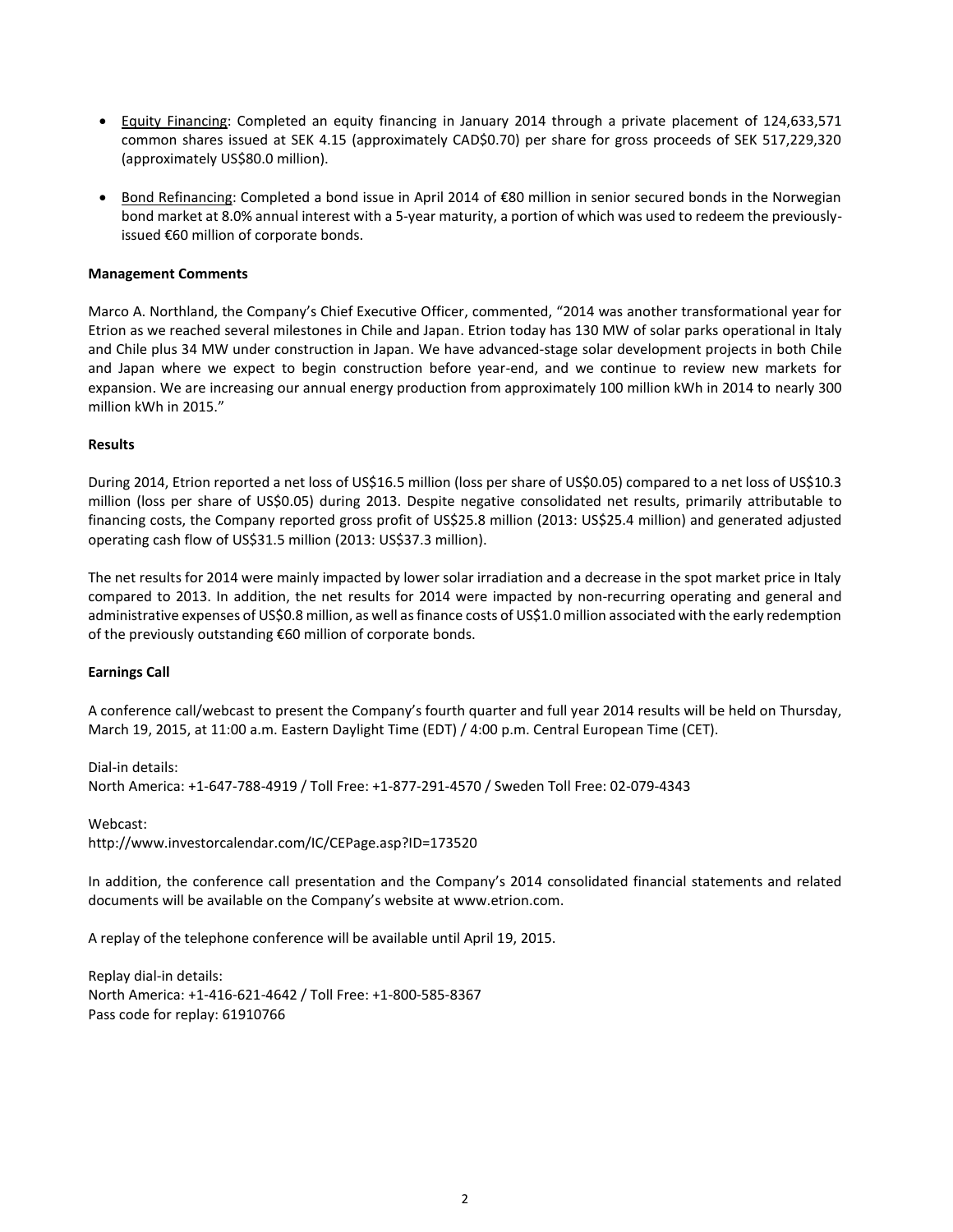# **About Etrion**

Etrion Corporation is an independent power producer that develops, builds, owns and operates utility-scale solar power generation plants. The Company owns 130 MW of installed solar capacity in Italy and Chile. Etrion has 34 MW of solar projects under construction in Japan and is also actively developing greenfield solar power projects in Japan and Chile. The Company is listed on the Toronto Stock Exchange in Canada and the NASDAQ OMX Stockholm exchange in Sweden under ticker symbol "ETX". Etrion's largest shareholder is the Lundin family, which owns approximately 24% of the Company's shares directly and through various trusts.

For additional information, please visit the Company's website at www.etrion.com or contact:

Pamela Chouamier – Investor Relations Telephone: +41 (22) 715 20 90

*Note: The capacity of power plants in this release is described in approximate megawatts on a direct current ("DC") basis, also referred to as megawatt-peak ("MWp").*

*Etrion discloses the information provided herein pursuant to the Swedish Securities Market Act and/or the Swedish Financial Instruments Trading Act. The information was submitted for publication in Sweden at 08:05 Central European Time on March 19, 2015.*

#### *Non-IFRS Measures:*

*This press release includes non-IFRS measures not defined under IFRS, specifically EBITDA and adjusted operating cash flow. Non-IFRS measures have no standardized meaning prescribed under IFRS and therefore such measures may not be comparable with those used by other companies.* 

*EBITDA is a useful metric to quantify the Company's ability to generate cash before extraordinary and non-cash accounting transactions recognized in the financial statements. In addition, EBITDA is useful to analyze and compare profitability between companies and industries because it eliminates the effects of financing and accounting policy decisions. In addition, adjusted operating cash flow is used by investors to compare cash flows from operating activities without the effects of certain volatile items that can positively or negatively affect changes in working capital such as value added taxes paid during construction of the Company's solar power plants and are viewed as not directly related to a company's operating performance. Refer to Etrion's MD&A for the year ended December 31, 2014, for a reconciliation of EBITDA and adjusted operating cash flow reported during the year.* 

#### *Forward-Looking Information:*

*This press release contains certain "forward-looking information". All statements, other than statements of historical fact, that address activities, events or developments that the Company believes, expects or anticipates will or may occur in the future (including, without limitation, statements relating to solar electricity revenue which with respect to the Company's Italian projects is subject to confirmation of both the applicable feed-in-tariff ("FiT") to which the Company is entitled by the state-owned company Gestore Servizi Energetici and the applicable spot market price by the local utilities for electricity sales to the national grid and statements relating to the anticipated production from Project Salvador, the anticipated size and timing of additional solar projects in Japan and the Company's growth plans) constitute forwardlooking information. This forward-looking information reflects the current expectations or beliefs of the Company based on information currently available to the Company as well as certain assumptions including, without limitation, confirmation of the applicable FiT and spot market price for electricity sales, the ability of the Company to obtain required permits in a timely fashion and project financing on economic terms and the ability of the Company to identify and acquire additional solar power projects. Forward-looking information is subject to a number of significant risks and uncertainties and other factors that may cause the actual results of the Company to differ materially from those discussed in the forward-looking information, and even if such actual results are realized or substantially realized, there can be no assurance that they will have the expected consequences to, or effects on the Company. Factors that could cause actual results or events to differ materially from current expectations include, but are not limited to, the lack of confirmation or reduction of the applicable FiT and the spot market price for electricity sales by the designated entities, uncertainties with*